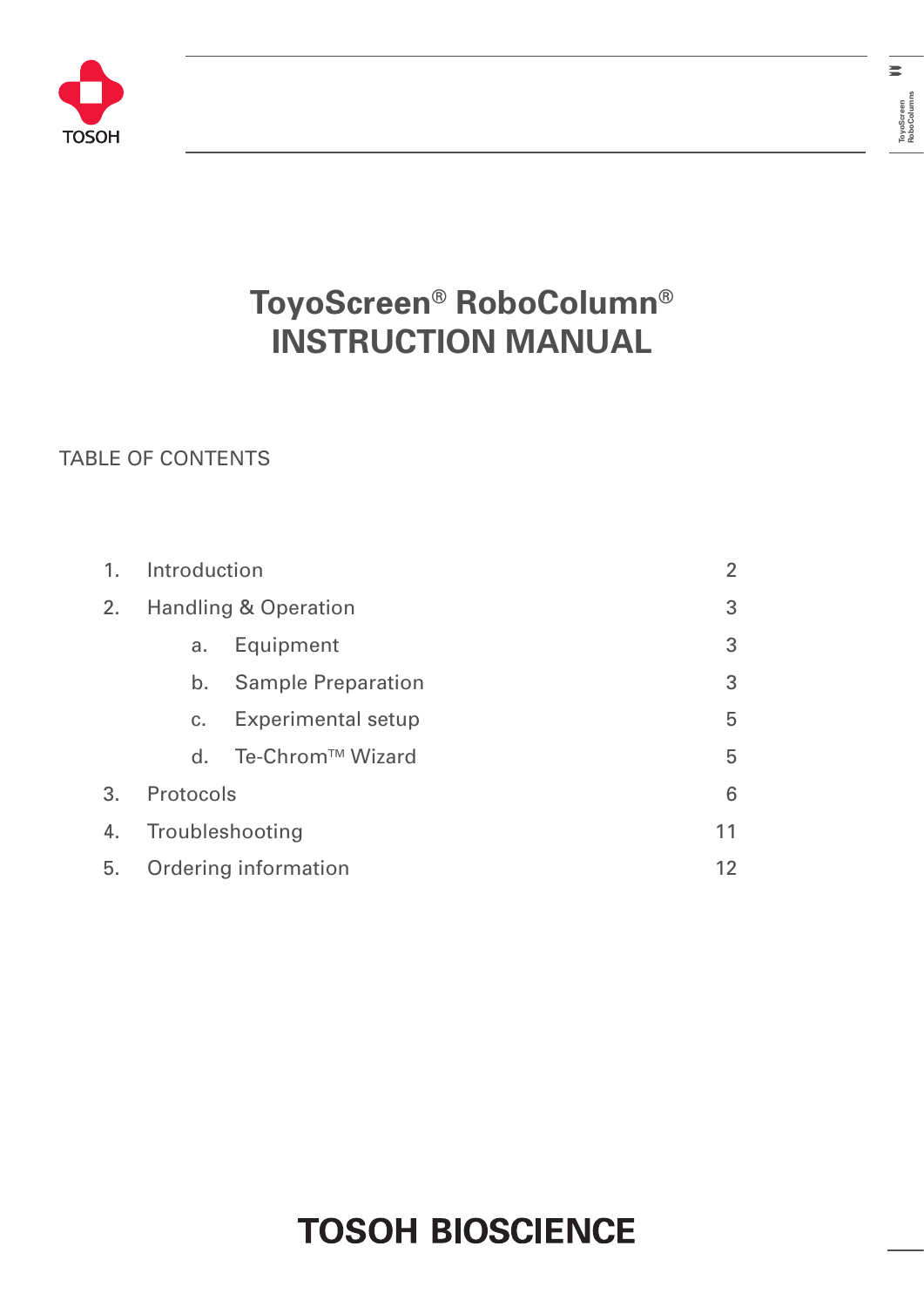

#### **1. INTRODUCTION**

ToyoScreen RoboColumns are miniaturized chromatography columns pre-packed with TOYOPEARL**®** biopurification chromatography resins covering a wide range of chromatographic modes, such as ion exchange (IEX), hydrophobic interaction chromatography (HIC), multimodal chromatography (MMC), gel filtration (SEC), and affinity chromatography (AFC). Bed containment between two filter frits and professional packing with consideration to individual material compression requirements ensure high efficiency and peak symmetry similar to that of preparative and process separation columns.

ToyoScreen RoboColumns are compatible with 96-well formats and designed for fully automated chromatographic separation with robotic liquid handling workstations such as the Freedom EVO® from Tecan. The column units are packed with TOYOPEARL® media by Repligen GmbH and are identical to the MediaScout® RoboColumns® supplied by Repligen GmbH. One package contains eight pre-packed ToyoScreen RoboColumn units with two removable silicon cover seals for proper storage. A 96-well array plate is available to arrange up to 96 RoboColumn units according to application requirements.

#### APPLICATIONS

ToyoScreen RoboColumn technology is used in a broad spectrum of applications, such as parallel screening of chromatographic media and optimization of chromatographic conditions, scale-down experiments, sample preparation prior to subsequent analysis like MS, ELISA or CGE/SDS-Page as well as for the concentration of low titer compounds. It can also be applied for high throughput small scale purifications of a high number of samples.

#### FORMATS

ToyoScreen RoboColumns are available in two formats with 200 µL and 600 µL resin volume, respectively. All chromatographic media used in the ToyoScreen RoboColumns are also available in larger pre-packed ToyoScreen columns of 1 mL or 5 mL volume and as bulk resins for use at all scales.

#### **TABLE 1**

ToyoScreen RoboColumn CHRACTERISTICS

| Column volume                      | $200 \mu L$                                                                           | $600 \mu L$                                                                   |
|------------------------------------|---------------------------------------------------------------------------------------|-------------------------------------------------------------------------------|
| Bed height                         | $10.0$ mm                                                                             | 30.0 mm                                                                       |
| Column inner diameter              | 5 <sub>mm</sub>                                                                       |                                                                               |
| Column material                    | Polypropylene                                                                         |                                                                               |
| Chemical stability                 |                                                                                       | All commonly used aqueous buffers, $pH$ 1 – 14, organic solvents <sup>1</sup> |
| Avoid                              | Halogenated organic solvents<br>Hexane                                                |                                                                               |
| Storage solution                   | AIEX and CIEX: 20% ethanol + 150 mmol/L NaCl<br>HIC, SEC, AFC and MMC: 20 % ethanol   |                                                                               |
| Recommended storage<br>temperature | IEX, HIC, and MMC Media: +4°C to +30°C<br>AFC Media: $+2^{\circ}$ C to $+8^{\circ}$ C |                                                                               |
| Working temperature                | +4 $\rm ^{\circ}C$ to + 30 $\rm ^{\circ}C$                                            |                                                                               |
| Max. working pressure              | Up to 8.0 bar                                                                         |                                                                               |
| Flow velocity                      | $16 - 1000$ cm/h                                                                      |                                                                               |

1 Note: The chemical stability of the packed chromatography media also has to be taken into consideration. For more information please refer to the specification of the respective TOYOPEARL resin at www.tosohbioscience.de.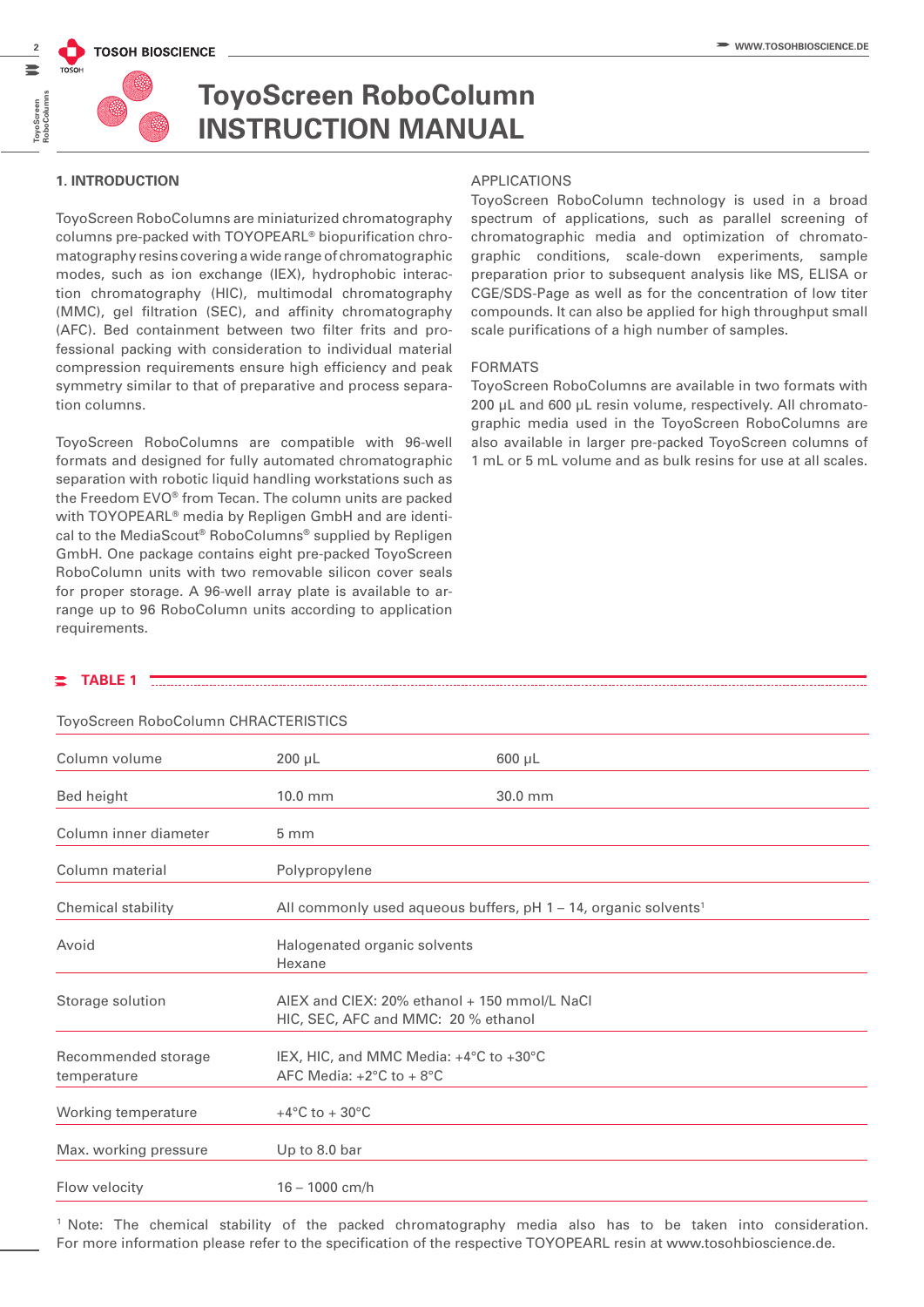

#### A) EQUIPMENT

ToyoScreen RoboColumns are designed for robotic handling. Table 2 is a guide for the equipment required for robotic handling of RoboColumns using Tecan's Freedom EVO workstation.

#### B) SAMPLE PREPARATION

We recommend loading a clarified sample on RoboColumns, since unclarified sample may cause clogging of the top and bottom filter frits.

ment, ELISA, HPLC, MS, etc.

**TABLE 2** 

#### RECOMMENDED EQUIPMENT FOR AUTOMATED HANDLING OF ToyoScreen RoboColumns

| <b>EQUIPMENT</b>               | <b>DETAILS</b>                                                                                                                                                                   | <b>ADVICE</b>                                                                                                                                                                                                                                                                                                                                                                                      |
|--------------------------------|----------------------------------------------------------------------------------------------------------------------------------------------------------------------------------|----------------------------------------------------------------------------------------------------------------------------------------------------------------------------------------------------------------------------------------------------------------------------------------------------------------------------------------------------------------------------------------------------|
| 96-WELL ARRAY PLATE            | Arrange up to 96 individual Robo-<br>Columns onto the 96-well array plate<br>according to application requirements.                                                              | $\Rightarrow$ Do not mix short (200 µL) and long<br>(600 µL) RoboColumns.<br>Make sure that RoboColumns are well<br>clicked into the 96- well array plate be-<br>fore using them.                                                                                                                                                                                                                  |
| (Courtesy of Repligen GmbH)    |                                                                                                                                                                                  |                                                                                                                                                                                                                                                                                                                                                                                                    |
| Te-Chrom™ MODULE <sup>1)</sup> | Use the Te-Chrom module (A) to<br>integrate the RoboColumn array onto<br>the robotic worktable. The Te-Chrom<br>Module is height adjustable and con-<br>tains a waste option (B) | $\rightarrow$ Use the Te-Chrom module in combination<br>with the plate stacker Te-Stack™ for the<br>optimized handling and storage of<br>collection plates.<br>$\blacktriangleright$ Use the waste container to drain off e.g.<br>conditioning or regeneration solvents.<br>Make sure that the array is in an appro-<br>priate distance to the collection plate<br>before starting the experiment. |
| (Courtesy of Tecan)            |                                                                                                                                                                                  |                                                                                                                                                                                                                                                                                                                                                                                                    |
| <b>Te-Chrom SHUTTLE</b>        | Use the Te-Chrom Shuttle to move a<br>collection plate under the array to<br>collect the fractions.                                                                              | ► Use the robotic manipulator (RoMa) arm<br>to transport the collection plate from<br>a pre-defined transfer position to any<br>destination on the robotic worktable (e.g.<br>plate reader, hotels or auto sampler) for<br>further analysis such as UV measure-                                                                                                                                    |

(Courtesy of Tecan)



**3**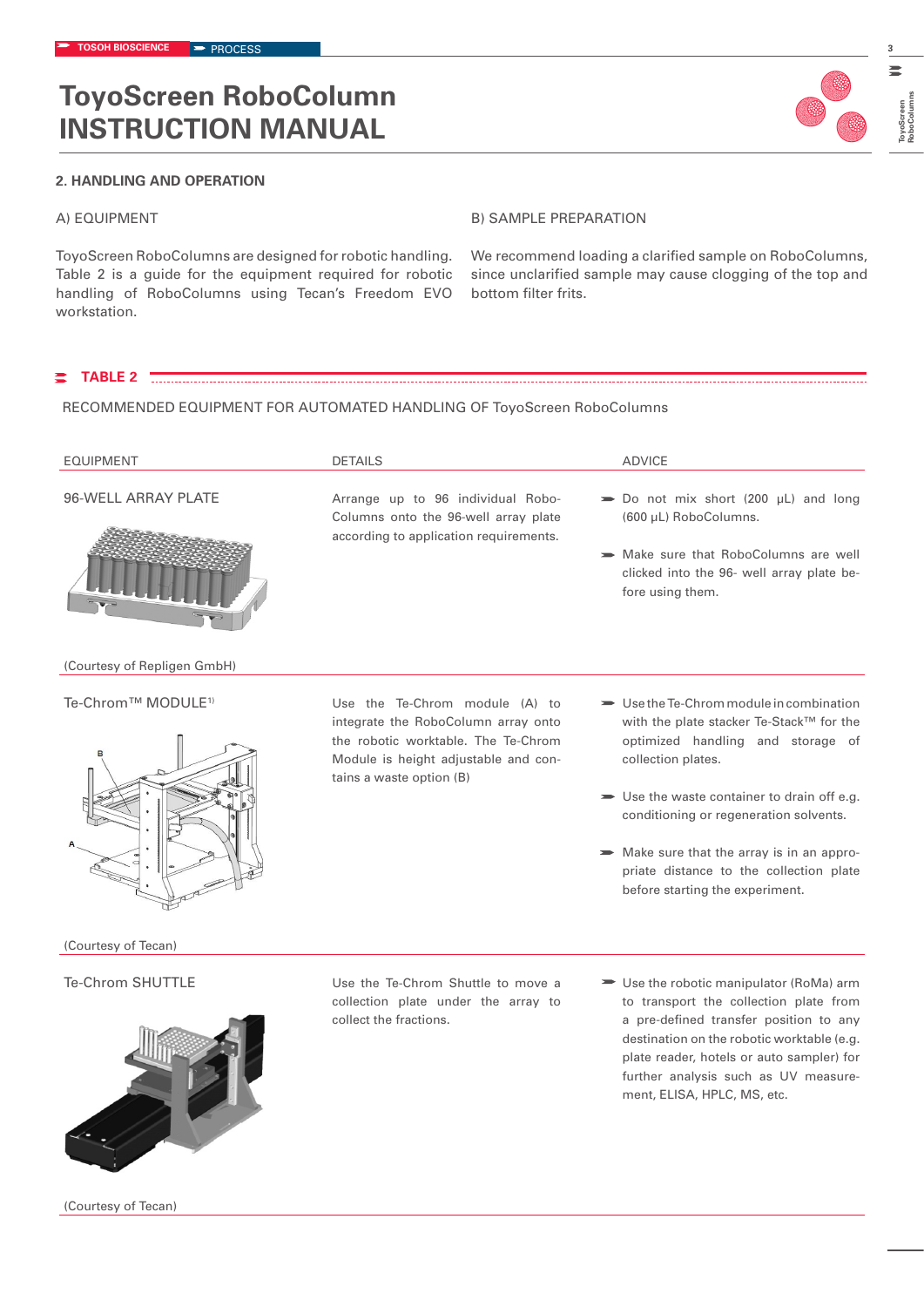# **RoboColumns** ToyoScreen<br>RoboColumi

**ToyoScreen** 

### **ToyoScreen RoboColumn INSTRUCTION MANUAL**

#### Te-Chrom WIZARD<sup>2)</sup>

| Weds [ed] Clearer [ed]<br>1.0 2.0<br>Director Margary   Mitch Station Cleaner shallow   te-<br><b>SITTELAINTAKI</b>                                                                                                                      |
|------------------------------------------------------------------------------------------------------------------------------------------------------------------------------------------------------------------------------------------|
|                                                                                                                                                                                                                                          |
| + Norre Grant                                                                                                                                                                                                                            |
| <b>California</b>                                                                                                                                                                                                                        |
| <b>Set Hilton</b><br>Relatividate Values [al]<br>01/4 028<br>$-1986$<br>u<br>On shorter value<br>٠<br>1.00 ad than ditrict P-Manuel and<br>Aspirable liquid class:<br>Apirate Atoll Trough<br>w<br>Ployate<br><b>Det</b><br>450 w orth w |
| <b>Agoty</b>                                                                                                                                                                                                                             |
|                                                                                                                                                                                                                                          |
|                                                                                                                                                                                                                                          |

Use the Te-Chrom Wizard to configure the chromatographic process and to set all process relevant parameters, such as volume, flow rate, etc.

- Assign labels (e.g. resin name and column types) by using the plate layout configurator.
- Use the neutralization option to adjust the pH of fractions after acidic elution of mAbs.

Note: Confirm suitability for your specific application with Tecan.

| (Courtesy of Tecan)           |                                                                                                                                               |                                                                                                                |
|-------------------------------|-----------------------------------------------------------------------------------------------------------------------------------------------|----------------------------------------------------------------------------------------------------------------|
| <b>PLATE READER</b>           | Use an internal or external plate reader<br>for data collection.                                                                              | Determine the precise volume of your<br>fractions for subsequent data plotting.                                |
| REAGENT AND SAMPLE RESERVOIRS | A broad spectrum of troughs, tubes<br>and plates can be positioned onto the<br>robotic worktable by using the appro-<br>priate Tecan carrier. | Solution Use an 8-, 48- or 96- deep well reservoir<br>for buffer solution/preparation.                         |
| <b>COLLECTION PLATE</b>       | Use any type of multi-well plate which<br>matches the ANSI/SDS standard (UV-<br>or non UV-readable).                                          | Solution Use a 96-well half area micro-plate to<br>collect fractions in a range from 25 µL to<br>$175 \mu L$ . |
|                               |                                                                                                                                               | Solution Use standard 96-well micro-plates to<br>collect fractions in a range from 75 µL to<br>340 µL.         |
|                               |                                                                                                                                               | Use 96-deep well reservoirs to collect<br>fraction up to 2 mL.                                                 |

1) For more detailed information about the Te-Chrom Module, see Te-Chrom Operating Manual from Tecan

2) For more detailed information about the Te-Chrom Wizard, see Te-Chrom Wizard software Manual from Tecan.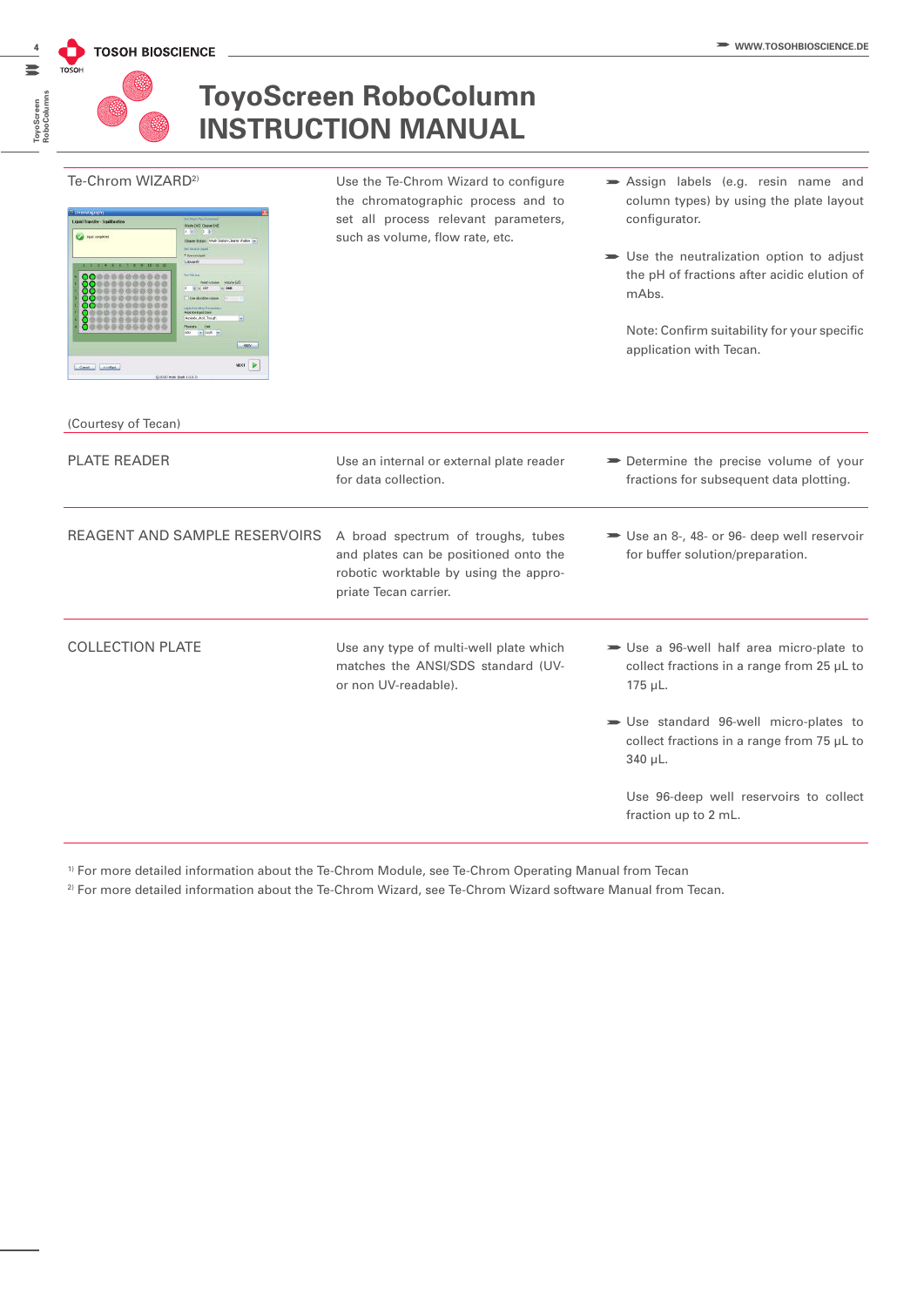#### C. EXPERIMENTAL SETUP

ToyoScreen RoboColumns are suitable for a broad variety of applications such as parallel screening and optimization of chromatographic conditions in downstream process development, sample preparation prior to subsequent analysis as well as the concentration of low titer compounds in drug discovery.

When using the high-throughput process development approach for RoboColumns, it is suggested to use Design of Experiments (DoE) for the experimental setup. This enables screening of many different chromatographic parameters, such as resin type, pH, conductivity/ionic strength, or salt type simultaneously.

For experimental set-up and configuration of the Robo-Column array plate, the Te-Chrom Wizard is recommended.

#### D. Te-Chrom WIZARD

The Te-Chrom Wizard is a dialog-based graphic user interface offered by Tecan and based on the Freedom EVOware® software. The Te-Chrom Wizard was developed for the use of RoboColumns and provides the possibility to configure hardware, plate layout, and the chromatographic process and to set some chromatographic parameters, such as flowrate or volume without direct script writing. See the illustration below for an overview of some of the Te-Chrom Wizard functions.

### **FIGURE 18**

Te-Chrom WIZARD FEATURES



**ToyoScreen RoboColumns**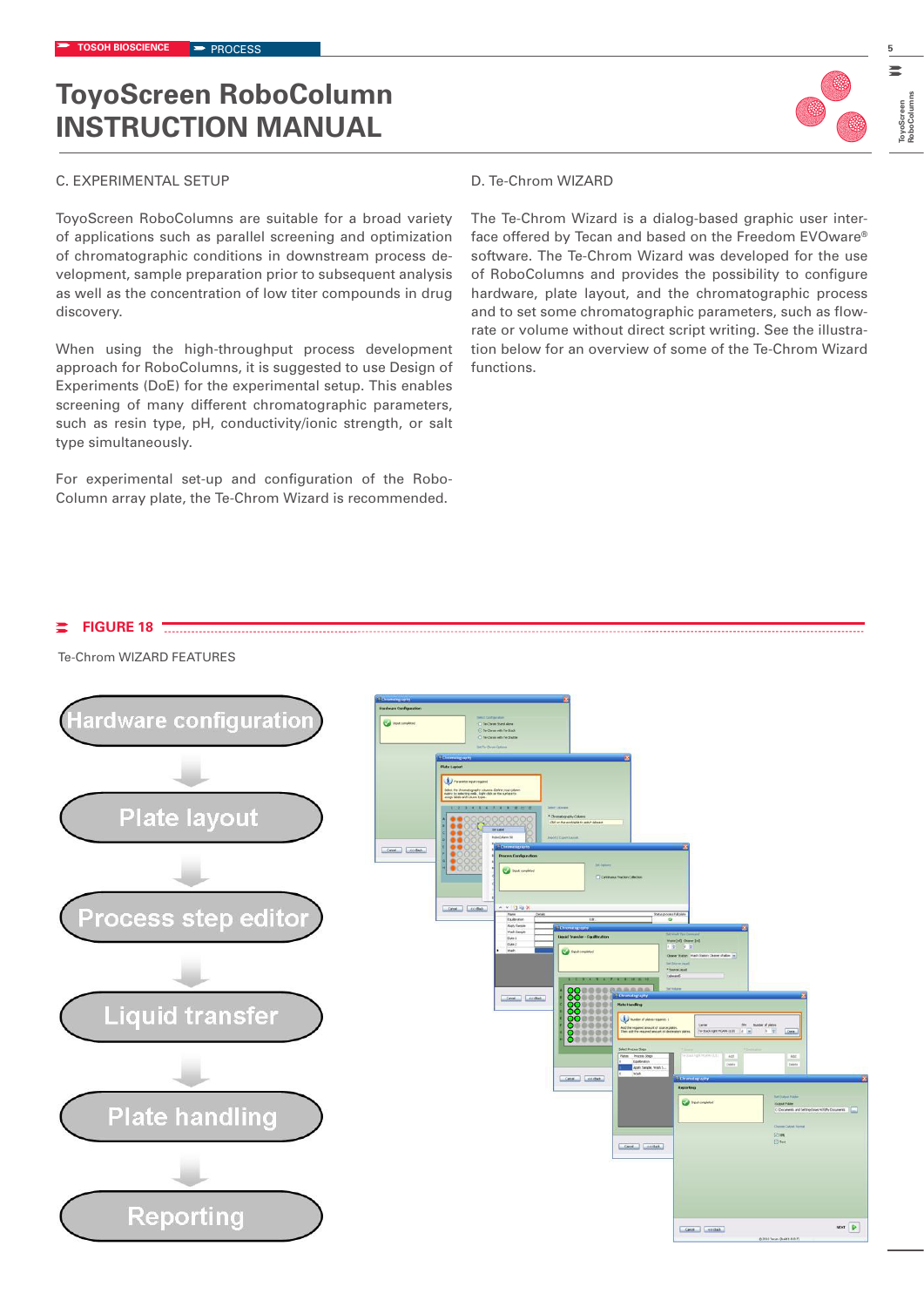

### **3. PROTOCOLS**

The protocol is designed as a general guideline for working with ToyoScreen RoboColumns. Adjustment may be required depending on type of application, sample, resin type, and RoboColumn dimension.

In order to operate RoboColumns the Freedom EVO workstation should be equipped with Te-Chrom Module and Te-Chrom Shuttle.

The user should have a general knowledge of chromatography and should be familiar with the use of robotic workstations.

Follow the actions described below in order to perform a complete experiment.

#### STEP ILLUSTRATION ACTION



- Gently peel off the bottom seal from the row of eight Robo-Column units.
- Assemble the RoboColumn units onto the 96-well array plate. Up to 12 rows of eight RoboColumn units can be assembled. Do not mix different formats (200 µl and 600 µl) on the same array plate.
- Gently peel off the top seal of each row of eight RoboColumns.



#### 2 **REMOVE EXCESS STORAGE SOLUTION**

 $\blacktriangleright$  Remove remaining storage solution in the top part of the columns by blotting the RoboColumn array upside down on a soft paper tissue.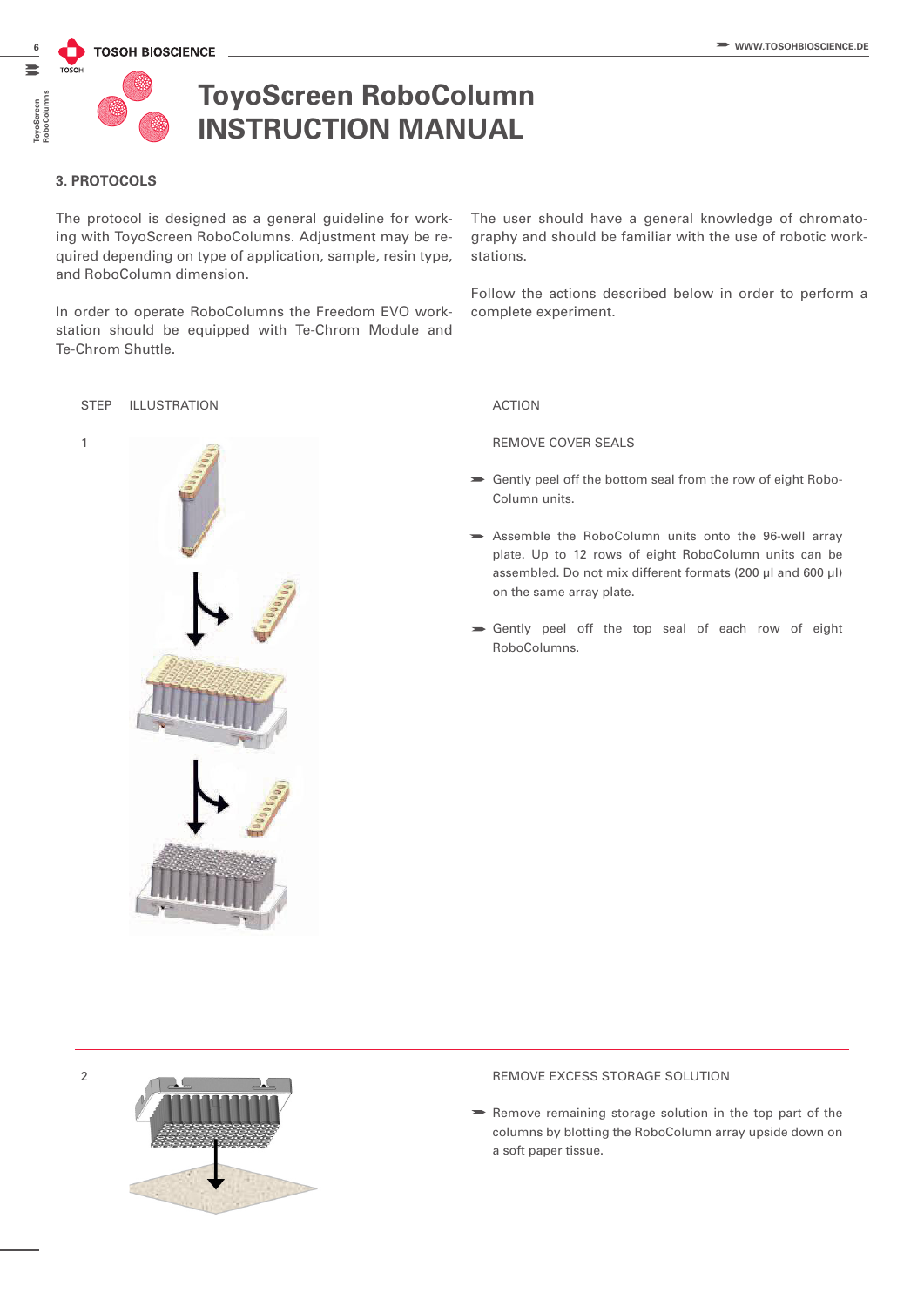

**RoboColumns**



- Press and hold the fastener (C) to set the Te-Chrom to the required height of the Te-Chrom module scale (D).
- *Make sure that the RoboColumn array is as close to the collection plate as possible.*



Te-Chron with Te-Stack ○ Te-Chrom with Te-Shuttle

Set Te-Chrom Options

Select Plate Transfer \* Transfer position

Te-Stack transfer / Te-Chrom (8/1)

Manual plate handling

V Waste Tray

4 Te-Chrom - LOADING THE 96-WELL ARRAY EQUIPPED WITH RoboColumns

- $\blacktriangleright$  Move the locking slider (A) to the left mechanical stop.
- **Load the RoboColumn array (B).**
- Move the locking slider (A) to the right mechanical stop to lock the RoboColumn array.
- *Make sure that all RoboColumns are well fixed into the 96-well array plate before starting the experiment.*

5 Select Configuration<br>
5 Te-Chrom WIZARD – EXPERIMENTAL SETUP<br>
0 Te-Chrom Stand Alone

A) Hardware configuration

- Select the appropriate configuration of the Te-Chrom
- $\blacktriangleright$  If the Te-Chrom is equipped with a waste tray, check the 'Waste Tray' box.
- Define a transfer position for the collection plate or check the 'manual plate handling' box to select manual plate handling.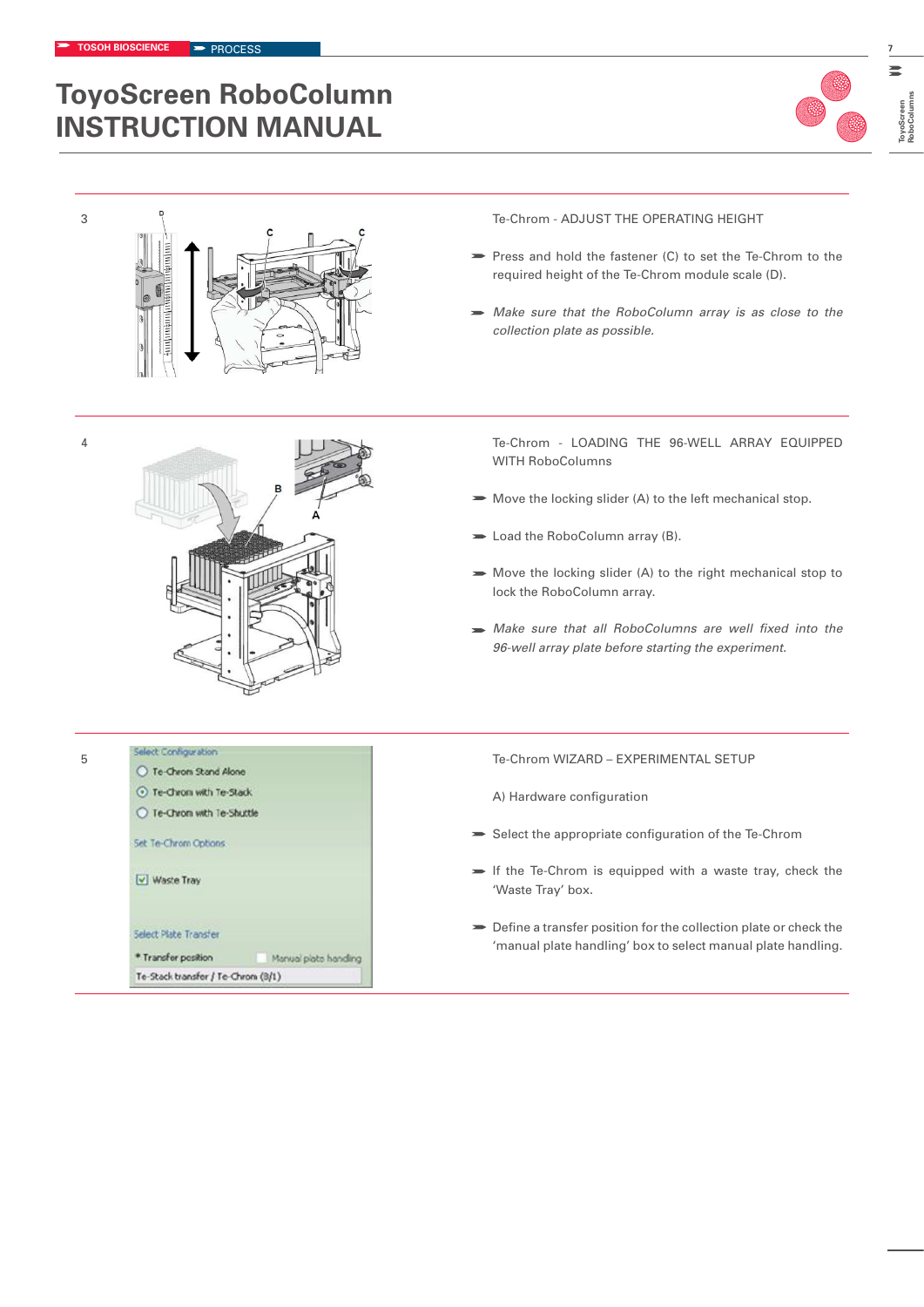

**ToyoScreen** 

### **ToyoScreen RoboColumn INSTRUCTION MANUAL**

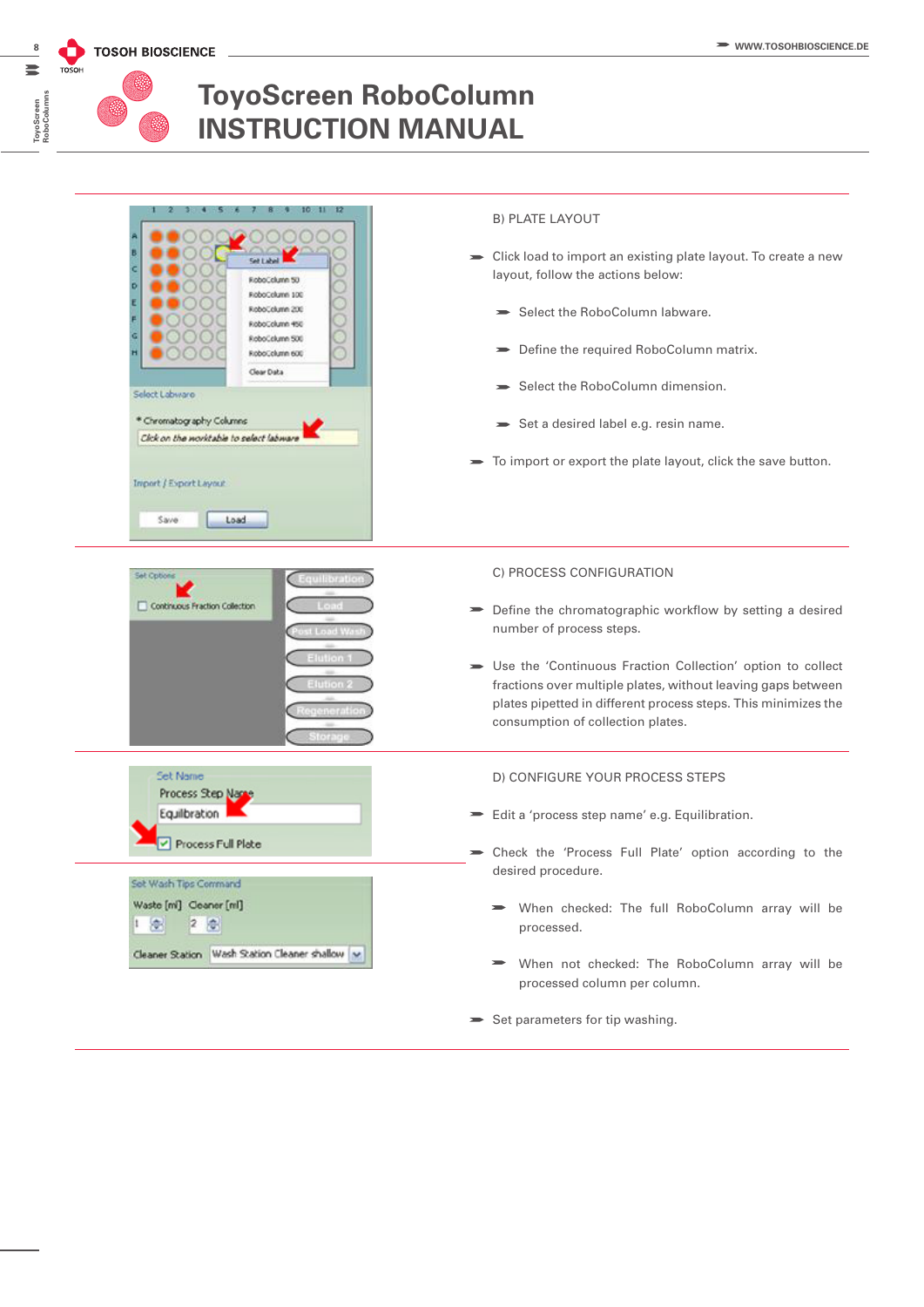

**RoboColumns**

| Set Source Liquid<br>* Source Liquid<br>Labware5<br>Set Volume<br>Resin volume<br>Volume [µ]<br>$= 300$<br>100<br>Use absolute volume<br>Liquid Handling Parameters<br>Aspirate liquid class<br>Aspirate_Atol_Trough<br>×<br>Flowrate<br><b>Unit</b><br>650<br>cm/h<br>vI<br>× | E) SET INDIVIDUAL CHROMATOGRAPHIC PARAMETERS<br>Select the source of liquid.<br>Set the dispensing volume or check the 'Use absolute<br>volume' box to enter an absolute volume.<br>Set the required liquid class for aspiration.<br>Set the required linear velocity [cm/h] or flow rate [µL/s]. |
|--------------------------------------------------------------------------------------------------------------------------------------------------------------------------------------------------------------------------------------------------------------------------------|---------------------------------------------------------------------------------------------------------------------------------------------------------------------------------------------------------------------------------------------------------------------------------------------------|
| Choose Waste Option<br>Engage Waste Tray<br>Select Positioning<br>Te-Chrom waste tray positioning<br>C RoMa<br>O LiHa                                                                                                                                                          | F) CHECK THE WASTE OPTION ACCORDINGLY<br>When checked: The waste tray will be engaged by the<br>RoMa / LiHa. We recommend to select the RoMa.<br>> When not checked: The flow-through will be collected in a<br>desired collection plate.                                                         |
| Choose Options<br>Neutralization<br>Data Collection                                                                                                                                                                                                                            | Some Check the 'Neutralization' option to perform a pH adjust-<br>ment e.g. after acidic elution of mAbs.<br>> Check the Data Collection option to evaluate the collection<br>plate in a required reader device by e.g. UV measurement.                                                           |
| Number of Fractions 2<br>Well<br>Fraction Volume [µ]<br>A1<br>150<br>81<br>150<br>C1<br>150<br>DI.<br>150                                                                                                                                                                      | Select the number of fractions according to the given<br>dispensing volume for the chromatography step if the waste<br>option is not checked.<br>Repeat these steps in order to configure all chromatographic<br>process steps.                                                                   |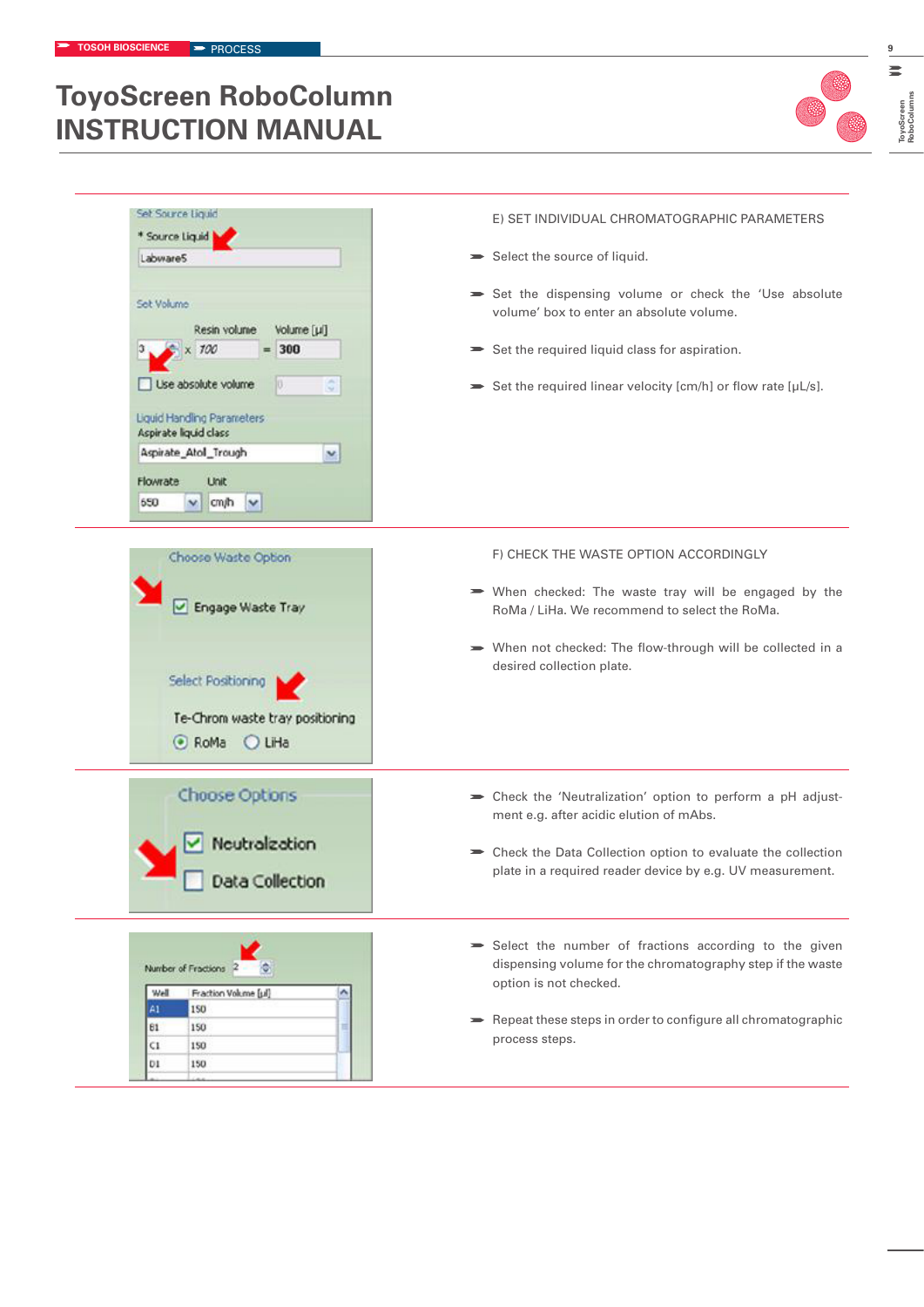**ToyoScreen RoboColumns**

### **ToyoScreen RoboColumn INSTRUCTION MANUAL**



After the experimental set-up the Te-Chrom wizard will generate a chromatographic method in Freedom EVOware software automatically.

REIMINDER: Before running the method, adjust the LiHa to the size of the RoboColumns!



For appropriate storage of RoboColumns please refer to Table 1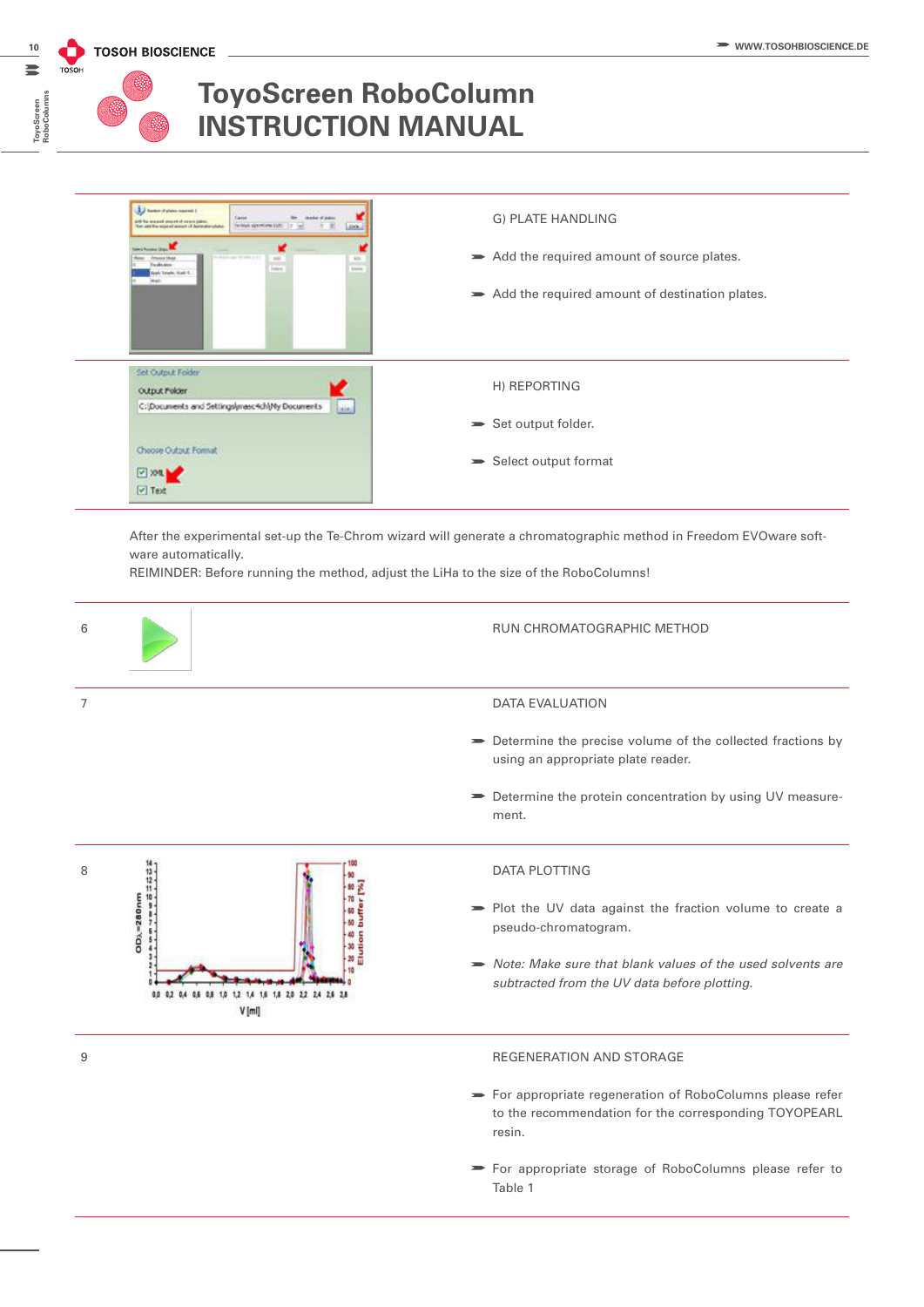

**ToyoScreen RoboColumns**

ToyoScreen<br>RoboColumns

#### **4. TROUBLESHOOTING**

| <b>ERROR</b>                                                                                             | <b>POSSIBLE CAUSE</b>                                           | <b>ACTION</b>                                                                                                                                 |
|----------------------------------------------------------------------------------------------------------|-----------------------------------------------------------------|-----------------------------------------------------------------------------------------------------------------------------------------------|
| RoboColumns are clogged.                                                                                 | The sample is too viscous.                                      | Increase dilution of the cell paste before<br>lysis, or dilute after the lysation.                                                            |
|                                                                                                          | There is too much cell debris in the sample.                    | Centrifuge and/or filtrate the sample if<br>unclarified sample has been used.                                                                 |
|                                                                                                          | The column has been regenerated and used<br>too many cycles.    | Change the RoboColumns.                                                                                                                       |
| RoboColumns are leaking.                                                                                 | Columns are clogged.                                            | See above.                                                                                                                                    |
|                                                                                                          | The o-ring sealing is damaged.                                  | Check the taught X- and Y coordinates for<br>RoboColumn labware for precision.                                                                |
|                                                                                                          | The insertion depth of the robotic needle is<br>incorrect.      | Check the insertion depth (16 mm from the<br>top of the column) of the robotic needle<br>and adjust the needle before starting the<br>method. |
| RoboColumns are lifted up from the 96-well<br>array plate during the pull out of the robotic<br>needles. | RoboColumns are not well fixed into the<br>96-well array plate. | Make sure that all RoboColumns are well<br>fixed into the 96-well array plate before<br>starting the experiment.                              |
| Low protein recovery in the elution<br>fraction(s).                                                      | The residence time for sample loading is<br>too low.            | Decrease the flow-rate (increase residence<br>time) for sample loading.                                                                       |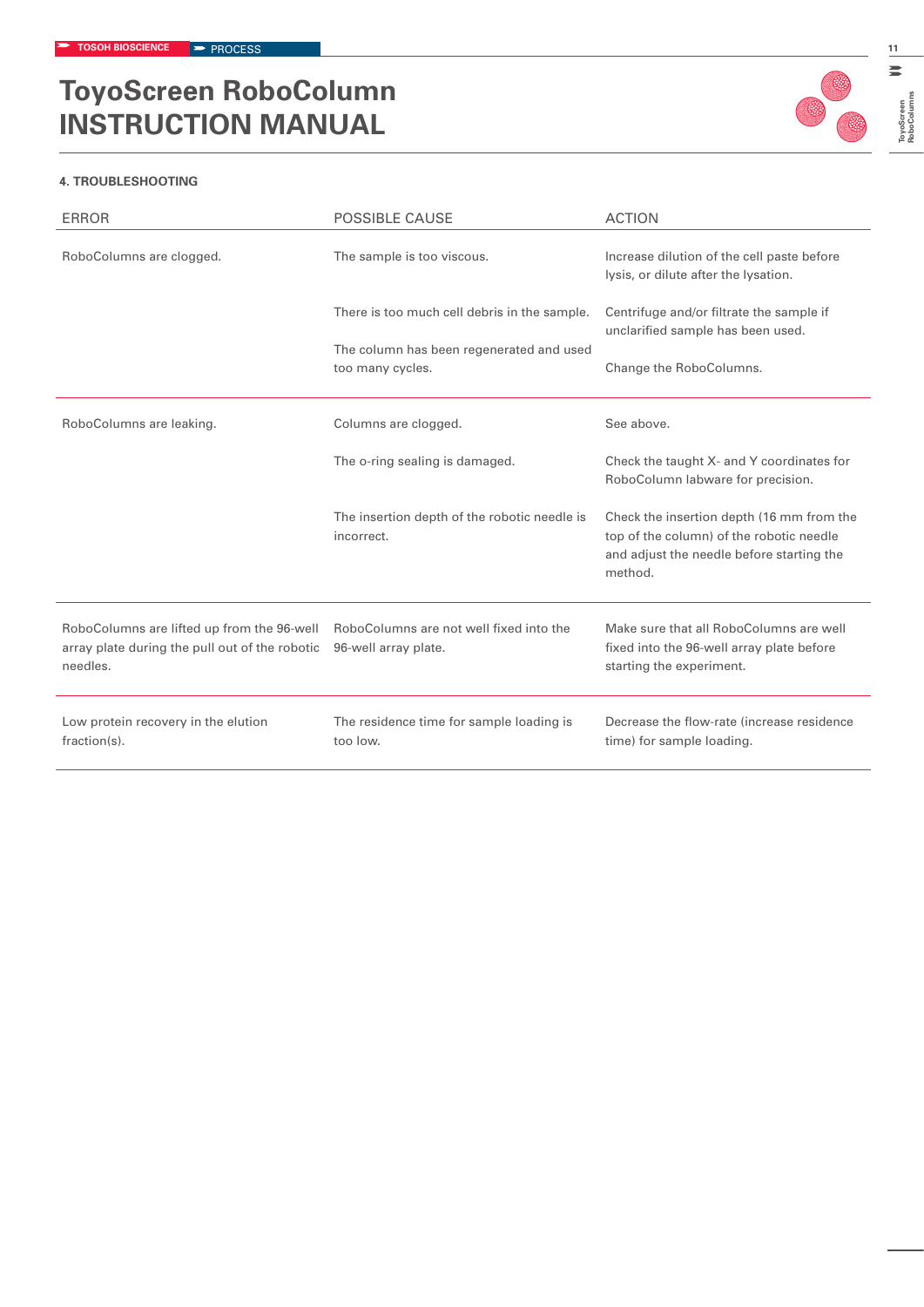**ToyoScreen RoboColumns**

ToyoScreen<br>RoboColumn:

 $\equiv$ 

## **ToyoScreen RoboColumn ORDERING INFORMATION**

| <b>ORDERING INFORMATION</b>                                   |                       |                           |
|---------------------------------------------------------------|-----------------------|---------------------------|
| P/N                                                           | ToyoScreen RoboColumn | Resin                     |
| ToyoScreen RoboColumns FOR FAST AUTOMATED SCREENING OF RESINS |                       |                           |
| 45099                                                         | <b>Array Plate</b>    |                           |
|                                                               |                       |                           |
| <b>GEL FILTRATION CHROMATOGRAPHY / DESALTING</b>              |                       |                           |
| 0045071                                                       | ToyoScreen RoboColumn | HW-40F, 200 µL            |
| 0045072                                                       | ToyoScreen RoboColumn | HW-40F, 600 µL            |
|                                                               |                       |                           |
| <b>ION EXCHANGE CHROMATOGRAPHY</b>                            |                       |                           |
| 0045027                                                       | ToyoScreen RoboColumn | Sulfate-650F, 200 µL      |
| 0045028                                                       | ToyoScreen RoboColumn | Sulfate-650F, 600 µL      |
| 0045023                                                       | ToyoScreen RoboColumn | GigaCap S-650S, 200 µL    |
| 0045024                                                       | ToyoScreen RoboColumn | GigaCap S-650S, 600 µL    |
| 0045001                                                       | ToyoScreen RoboColumn | GigaCap S-650M, 200 µL    |
| 0045002                                                       | ToyoScreen RoboColumn | GigaCap S-650M, 600 µL    |
| 0045025                                                       | ToyoScreen RoboColumn | GigaCap Q-650S, 200 µL    |
| 0045026                                                       | ToyoScreen RoboColumn | GigaCap Q-650S, 600 µL    |
| 0045003                                                       | ToyoScreen RoboColumn | GigaCap Q-650M, 200 µL    |
| 0045004                                                       | ToyoScreen RoboColumn | GigaCap Q-650M, 600 µL    |
| 0045005                                                       | ToyoScreen RoboColumn | GigaCap CM-650M, 200 µL   |
| 0045006                                                       | ToyoScreen RoboColumn | GigaCap CM-650M, 600 µL   |
| 0045007                                                       | ToyoScreen RoboColumn | GigaCap DEAE-650M, 200 µL |
| 0045008                                                       | ToyoScreen RoboColumn | GigaCap DEAE-650M, 600 µL |
| 0045011                                                       | ToyoScreen RoboColumn | Q-600C AR, 200 µL         |
| 0045012                                                       | ToyoScreen RoboColumn | Q-600C AR, 600 µL         |
| 0045021                                                       | ToyoScreen RoboColumn | NH2-750F, 200 µL          |
| 0045022                                                       | ToyoScreen RoboColumn | NH2-750F, 600 µL          |
|                                                               |                       |                           |

| MIXED MODE CHROMATOGRPAHY |                       |                             |  |
|---------------------------|-----------------------|-----------------------------|--|
| 0045051                   | ToyoScreen RoboColumn | $MX$ -Trp-650M, 200 $\mu$ L |  |
| 0045052                   | ToyoScreen RoboColumn | $MX$ -Trp-650M, 600 $\mu$ L |  |